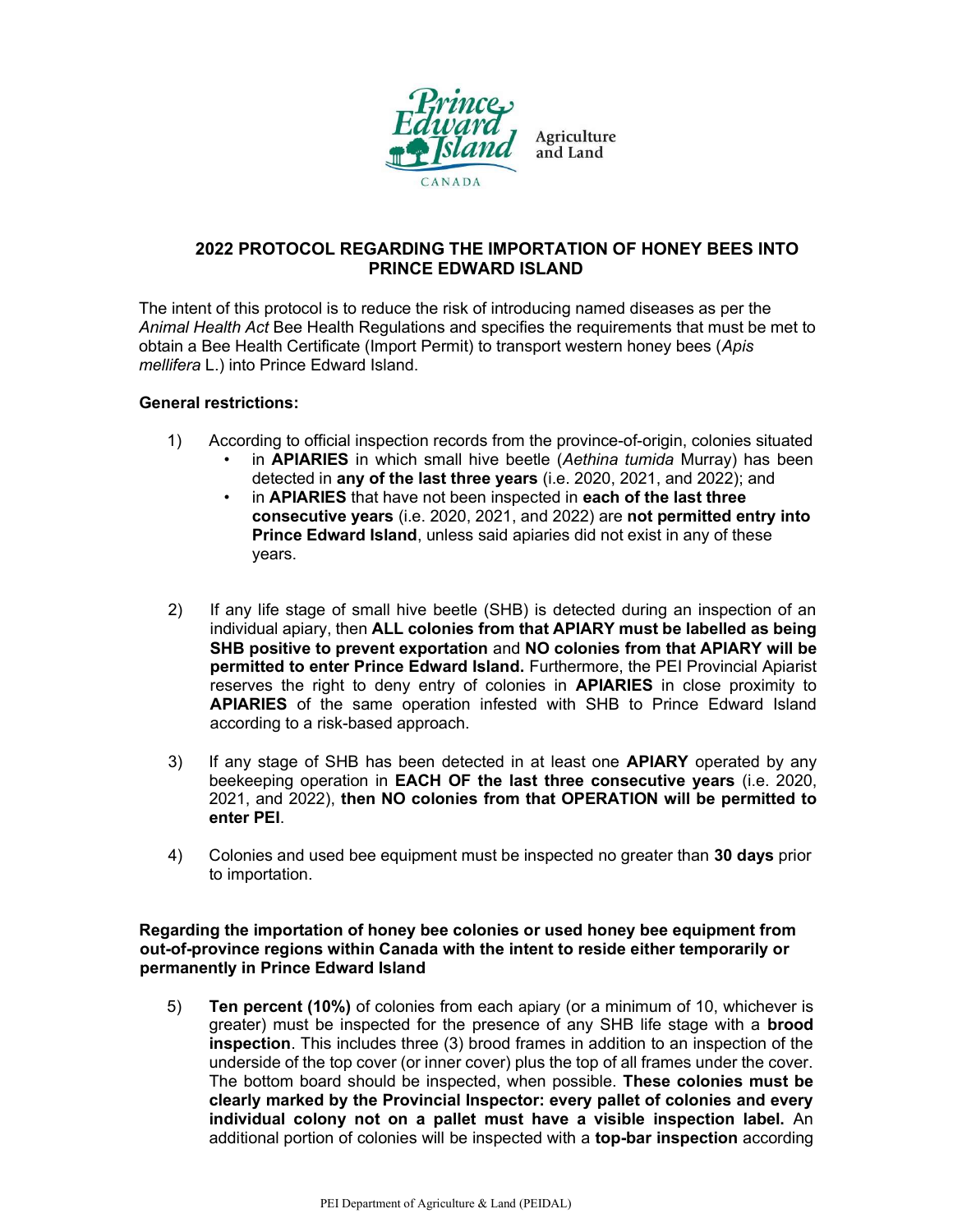to a risk-based approach, as determined appropriate by the Prince Edward Island Provincial Apiarist. This includes the underside of the top cover (or inner cover) plus the top of all frames under the cover.

- The colonies receiving the brood inspection for SHB will simultaneously be inspected for presence of American foulbrood disease (caused by Paenibacillus larvae);
- Colonies displaying visual symptoms of American Foulbrood (AFB) will not be permitted entry into PEI;
- Apiaries in which AFB was detected will have all colonies inspected for AFB;
- If an APIARY was found to have two (2) percent or more of colonies with visible signs of AFB from any inspection made up to six months before the importation date, its colonies will not be permitted to enter PEI; and
- If an **APIARY** was found to have colonies containing an **oxytetracycline**resistant strain of AFB in 2020 or 2021, then NO colonies from this APIARY will be permitted entry to PEI; and
- If two (2) percent or more of AFB is detected during an inspection of an individual apiary, then ALL colonies from that APIARY must be labelled as being AFB positive to prevent exportation.
- 6) Each colony to be exported must have a SHB trap or a microfibre cloth cut into approximately 12 X 15 cm pieces and placed on the top bars in 100% of the colonies a minimum of two weeks (14 days) prior to inspection. The SHB trap must be the type of trap that inserts between the top bars of the frames (e.g. Beetle Blaster™) and the microfiber cloth must be one labelled for sale for SHB monitoring (e.g. Beetle-Bee Gone ® or a Brawny Dine-A-Max ®). When possible, the colonies should have a pollen patty placed on the top bars of the frames as well. Colonies must be reported to include at least one of either a SHB trap, a microfibre cloth, or a pollen patty during inspection to be permitted entry to PEI.

## Transport requirements for bees entering Prince Edward Island:

- 7) Ensure that the bees are accompanied by a Bee Health Certificate (Import Permit) issued by the PEI Provincial Apiarist;
- 8) Colonies must be covered with small-screen netting (≤ 2x2 mm) during transport which prevents bees and SHB from escaping;
- 9) The exporting beekeeper must obtain the appropriate permits from provinces travelled between the exporting province and PEI; and
- 10) All trucks must stop at the weigh scales at Borden-Carleton (PEI) and present the approved Import Permit (Bee Health Certificate) to weigh scale staff. Failure to present the Import Permit may result in the load being rejected for entry into Prince Edward Island.

#### Treatment of colonies while in Prince Edward Island:

- 11) The importer and the owners of the colonies acknowledges:
	- that colonies will be inspected in Prince Edward Island;
	- that if a colony contains any suspected life stage of the SHB during the PEI inspection, the importer of said colony will be responsible for removing the colony and all other accompanying colonies on a pallet within 48 hours, after which time the pallet of colonies will be quarantined and destroyed if SHB is confirmed through laboratory DNA analysis;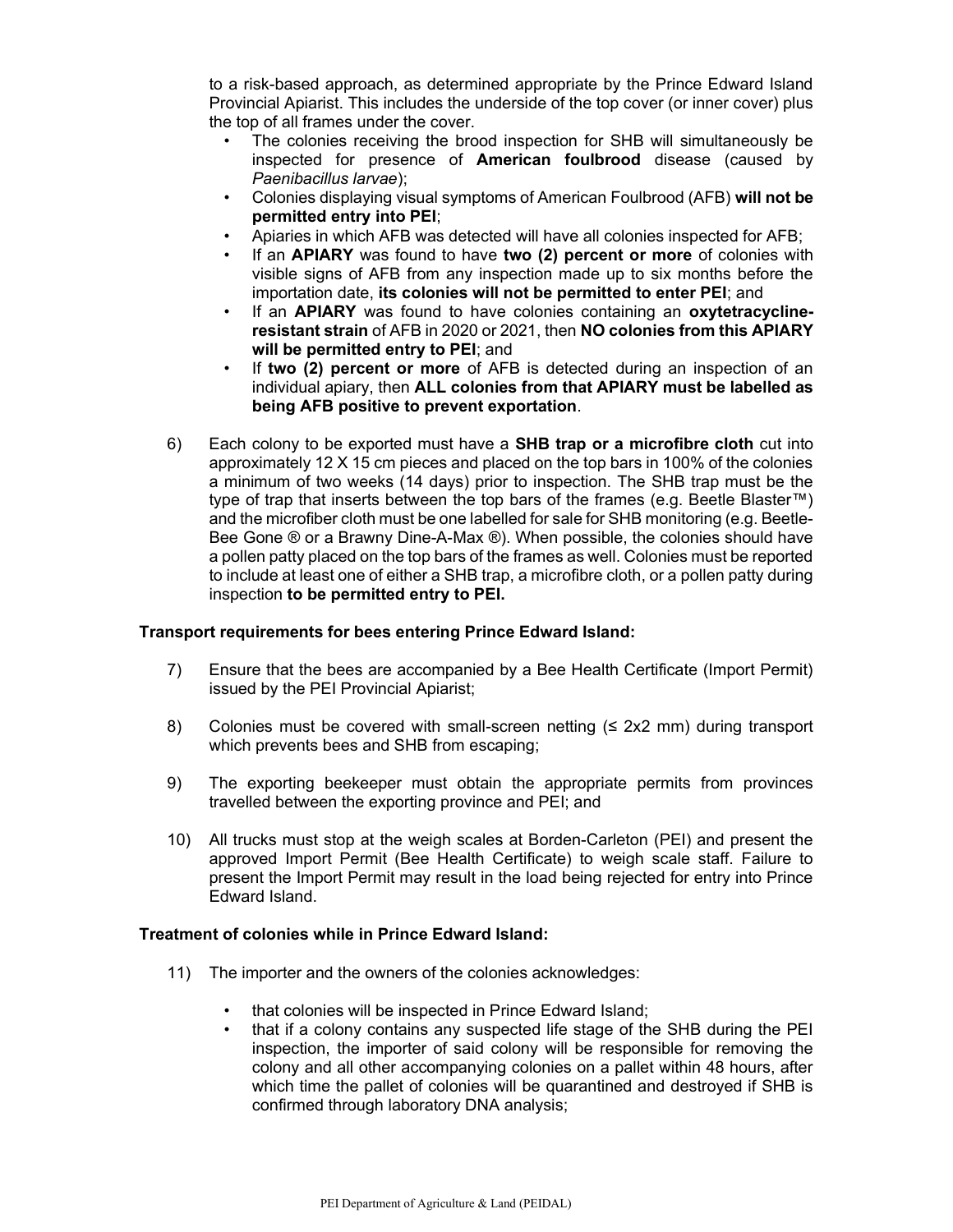- that a list will be provided to the PEI Provincial Apiarist detailing all locations / fields and numbers of colonies in each location once colonies have been placed into PEI blueberry fields; and
- that the broker (or in most cases the blueberry processor) is responsible for strapping / securing the colonies after the colonies are inspected by the PEI Department of Agriculture & Land (PEIDAL) and/or its representatives.
- 12) Imported bees will be required to leave PEI immediately after pollination.
- 13) Imported bees must be removed from PEI no later than July 1, 2022.

### Declarations to be submitted to the Prince Edward Island Provincial Apiarist:

- 14) A declaration signed by the exporting beekeeper indicating the following (Schedule 1):
	- the exporting beekeeper gives the PEIDAL permission to access provincial inspection records from 2020, 2021, and 2022, if applicable;
	- that no colonies are to be exported to Prince Edward Island from apiaries in which SHB was detected in any of the last three years (i.e. 2020, 2021, and 2022);
	- that SHB has not been detected in any apiary in their operation in each of the last three consecutive years (i.e. 2020, 2021, and 2022);
	- that a full treatment for tracheal mites through the application of formic acid has been applied to all colonies or source bees (queens) being exported to PEI no greater than 300 days prior to the proposed date of importation; and
	- that the exporting beekeeper acknowledges how their bees will be treated while in PEI, as outlined under Section 11 of this protocol.
- 15) A declaration is to be signed by the **broker / blueberry processor** and submitted to the PEI Provincial Apiarist acknowledging that bees under their control will be treated in a manner described in Section 11 of this protocol (Schedule 2);
- 16) A declaration is to be signed by the blueberry grower and submitted to the PEI Provincial Apiarist acknowledging that bees located on their property will be inspected in a manner described in Section 11 of this protocol (Schedule 3); and
- 17) A listing of all specific locations must be submitted by the **broker** (in most cases the blueberry processor) to the PEI Provincial Apiarist describing where imported colonies will be placed while in PEI (Schedule 4).

#### Orders:

18) The exporting beekeeper must request that their Provincial Apiarist forward copies of all current orders which have been placed on the exporting beekeeper to the Prince Edward Island Provincial Apiarist. All inspection reports associated with those orders must also be provided to the PEI Provincial Apiarist from the exporting province's Provincial Apiarist in advance of the PEIDAL issuing permission for colonies to enter the province.

### Regarding the purchase of nucleus colonies (nucs) from out-of province regions within Canada with the intent to reside permanently in Prince Edward Island:

19) Importing nucs into Prince Edward Island with the intent of keeping them to reside permanently within the province will be subjected to the following restrictions and inspections: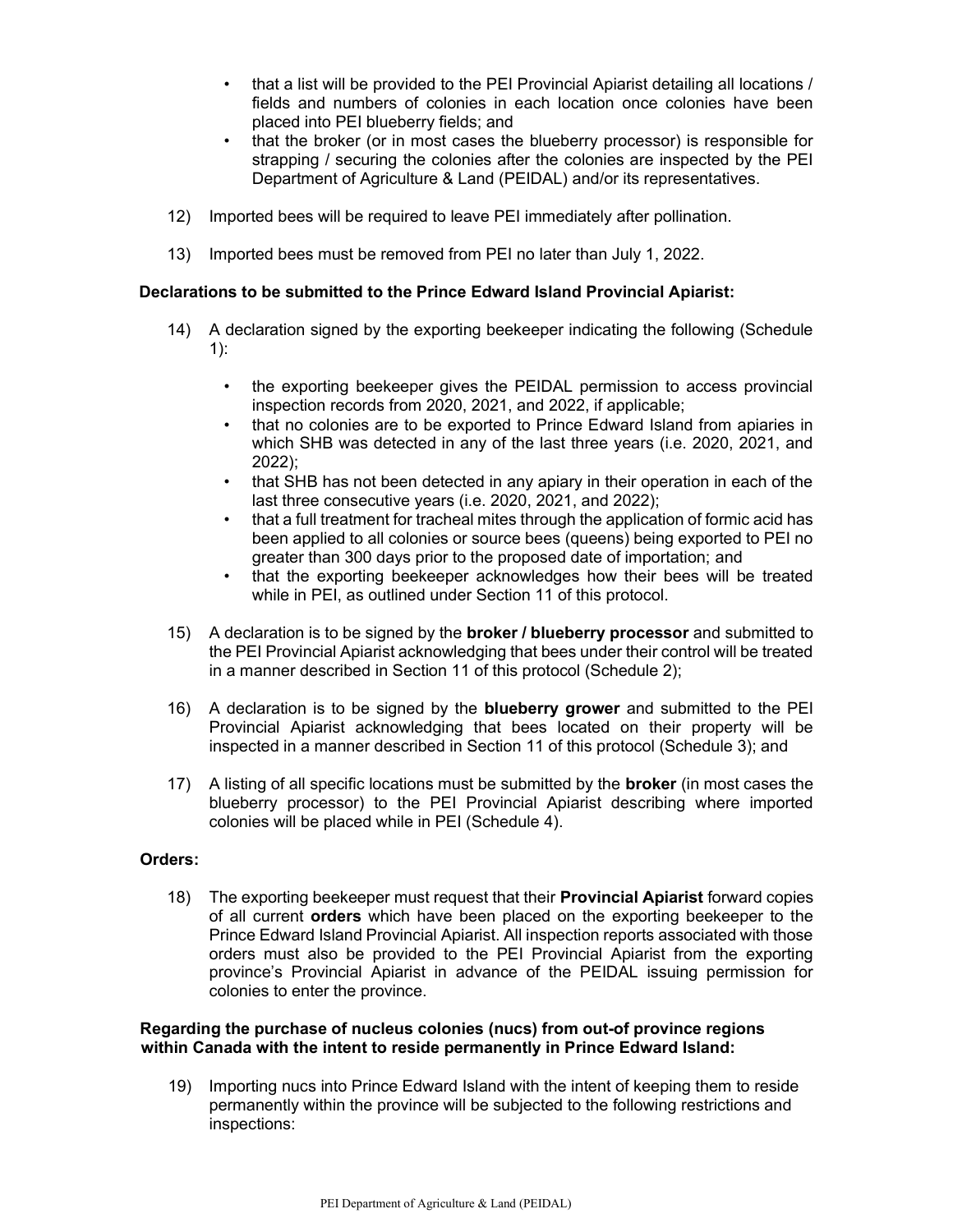- One hundred percent (100%) of nucs from each apiary must be inspected for the presence of any SHB life stage with a full brood inspection. This includes the brood frames and an inspection of the underside of the top cover (or inner cover) plus the top of all frames under the cover;
- If any life stage of SHB is found during an inspection of an individual apiary, then NO colonies, nucs, or used honey bee equipment from that apiary will be permitted to enter PEI;
- If any stage of SHB has been detected in at least one **APIARY** operated by any beekeeping operation in **EACH OF the last three consecutive years** (i.e. 2020, 2021, and 2022), then NO colonies from that OPERATION will be permitted to enter PEI.
- The colonies receiving the brood inspection for SHB will simultaneously be inspected for presence of American foulbrood disease (AFB);
- Colonies displaying visual symptoms of AFB will not be permitted for entry into PEI;
- Apiaries in which AFB was detected will have all colonies inspected for AFB;
- If an **APIARY** was found to have two (2) percent or more of colonies with visible signs of AFB from any inspection made up to six months before the importation date, its colonies will not be permitted to enter PEI; and
- If an apiary was found to have colonies containing oxytetracycline-resistant strain of AFB in 2021 or 2022, then NO colonies from this apiary will not be permitted entry to PEI.

# Regarding the purchase of honey bees from outside of Canada with the intent to reside permanently in Prince Edward Island:

- 20) Honey bee packages and queens are permitted entry into Canada from a selected list of countries by The Canadian Food Inspection Agency (CFIA);
	- The attendant bees accompanying queens in cages must be destroyed prior to the introduction of new queens into PEI colonies; and
- 21) No full honey bee colonies, nucs, or used equipment are permitted entry into Prince Edward Island from outside of Canada

## Change without notice:

22) The Department reserves the right to reassess the risk at any time. As a result, this protocol may be amended without notice.

#### For more information, please contact:

Provincial Apiarist PEI Department of Agriculture & Land PO Box 2000, 11 Kent St. Charlottetown, PE C1A 7N8

phone: (902) 314-0816 email: crmenzies@gov.pe.ca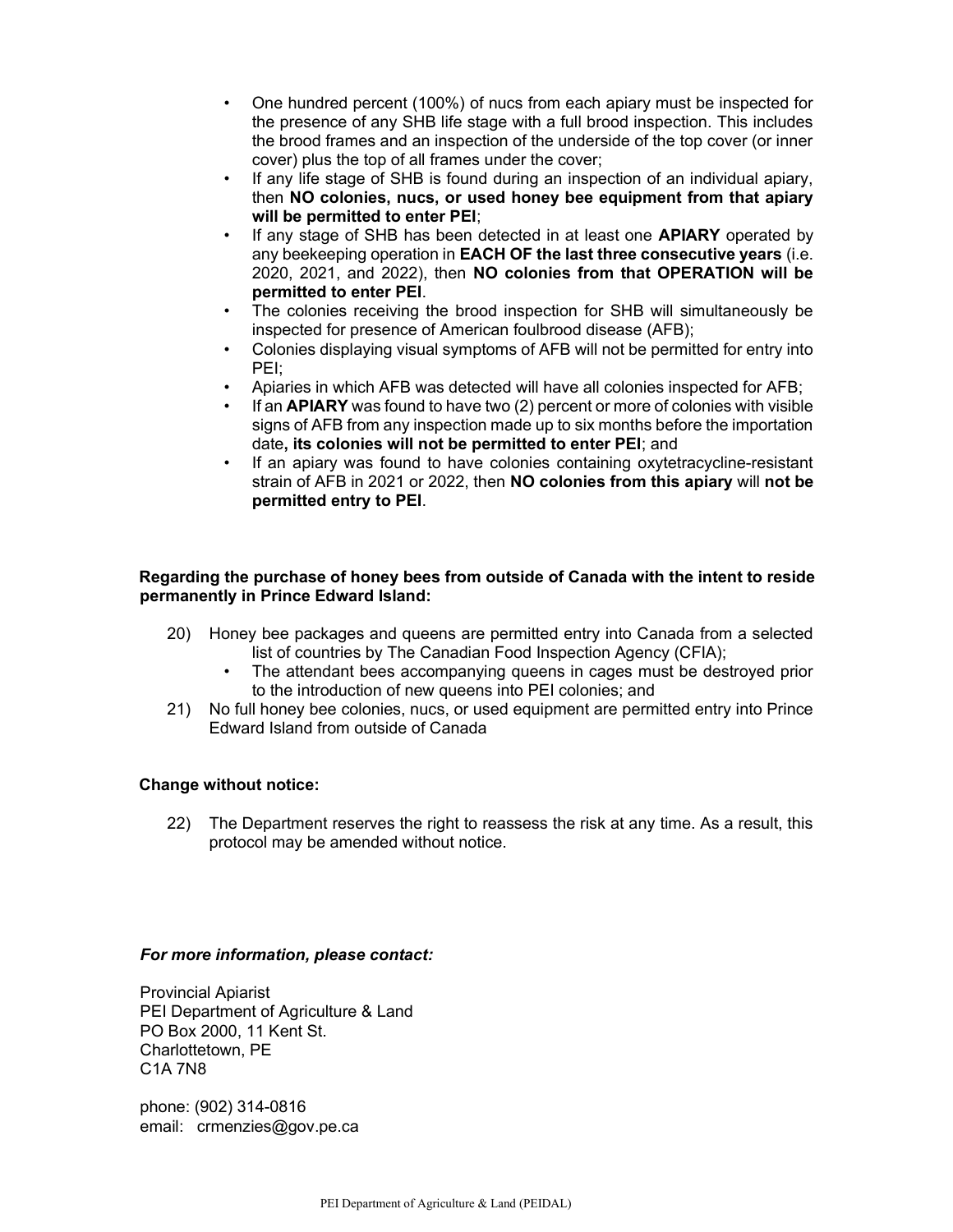Cameron Menzies **Date** Provincial Apiarist PEI Department of Agriculture and Land

 $\_$ 

Brian Matheson **Date** Deputy Minister PEI Department of Agriculture and Land

Hon. Bloyce Thompson **Date** Date **Date** Minister PEI Department of Agriculture and Land

 $\mathcal{L}_\mathcal{L} = \{ \mathcal{L}_\mathcal{L} = \{ \mathcal{L}_\mathcal{L} = \{ \mathcal{L}_\mathcal{L} = \{ \mathcal{L}_\mathcal{L} = \{ \mathcal{L}_\mathcal{L} = \{ \mathcal{L}_\mathcal{L} = \{ \mathcal{L}_\mathcal{L} = \{ \mathcal{L}_\mathcal{L} = \{ \mathcal{L}_\mathcal{L} = \{ \mathcal{L}_\mathcal{L} = \{ \mathcal{L}_\mathcal{L} = \{ \mathcal{L}_\mathcal{L} = \{ \mathcal{L}_\mathcal{L} = \{ \mathcal{L}_\mathcal{$